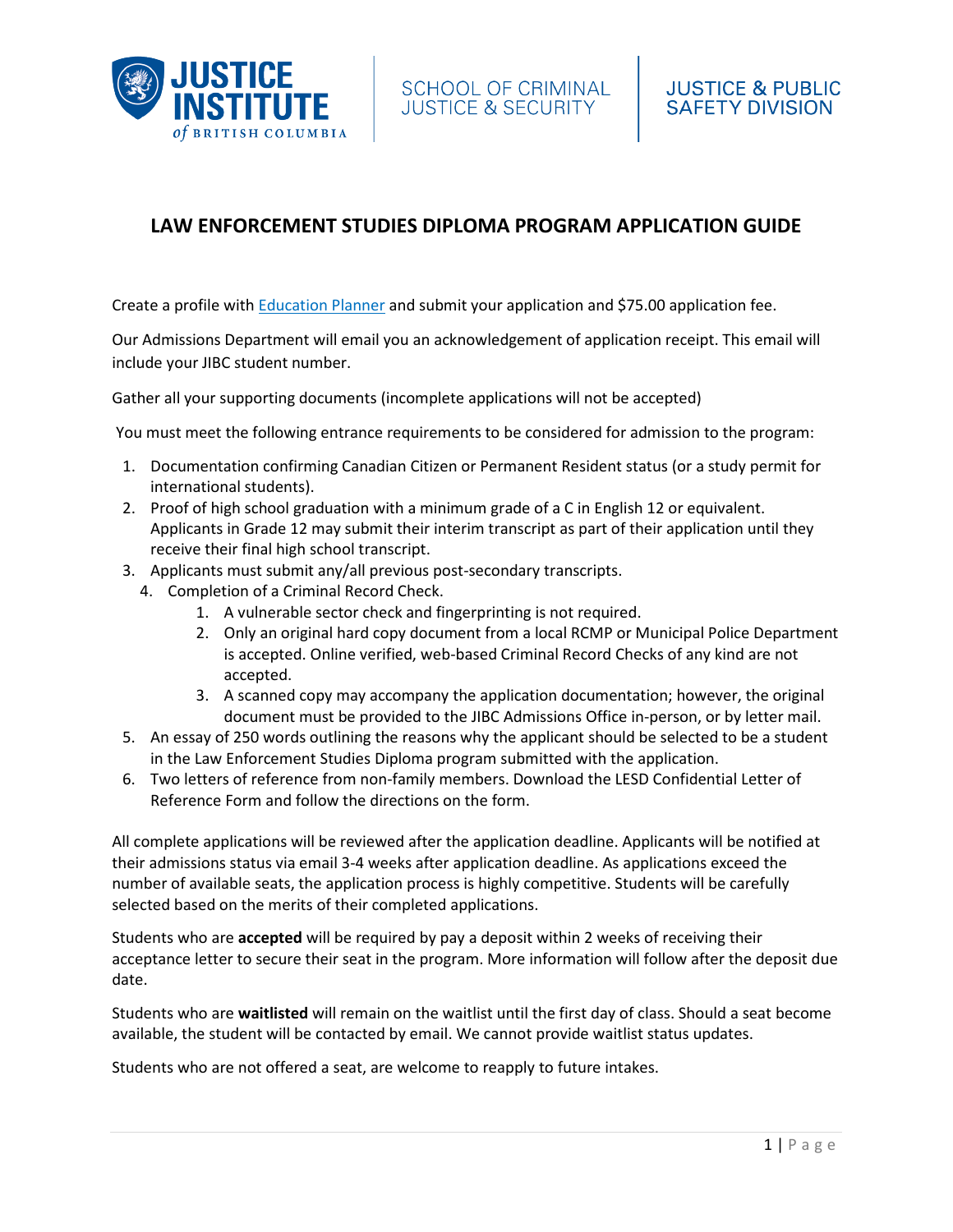

#### INTERNATIONAL APPLICANTS

The language of instruction at JIBC is English. All international students are required to meet or exceed the English language requirements for all certificate, diploma, degree, and graduate certificate programs offered at the Institute. Students should be familiar with these minimum requirements, which are detailed in [JIBC Admissions Policy](http://www.jibc.ca/procedure/3201-001#page=6)

## [JIBC International Student English Requirements](https://www.jibc.ca/international-studies/english-requirements)

Please visit our International Studies webpage for more information: [JIBC International Students](http://www.jibc.ca/student-services/international-studies)

#### MATURE STUDENT

An individual who has not completed BC Grade 12 or Grade 12 equivalency, but is at least 21 years of age and meets all other admission requirements

#### TRANSFER CREDITS

To help students attain their academic and employment goals, JIBC welcomes credit transfer from other post-secondary institutions and other organizations where course or program equivalencies have been established. JIBC works toward developing courses and programs that will be accepted by other postsecondary institutions and other organizations for credit transfer or course equivalency.

Visit [BC Transfer Guide](https://www.bctransferguide.ca/) to check for course equivalencies. Note, 50% of the content of the credential must be taken at the JIBC.

The LESD program requires a minimum grade of C to approve transfer credits.

All transfer credit requests must be submitted 60 days prior to the start of the program, we recommend submitting your request with your application. Please complete the Request for Transfer Credit Form:

[Request for Transfer Credit Form](https://www.jibc.ca/sites/default/files/2021-09/StudentServices-TransferCreditForm-2021ver.pdf)